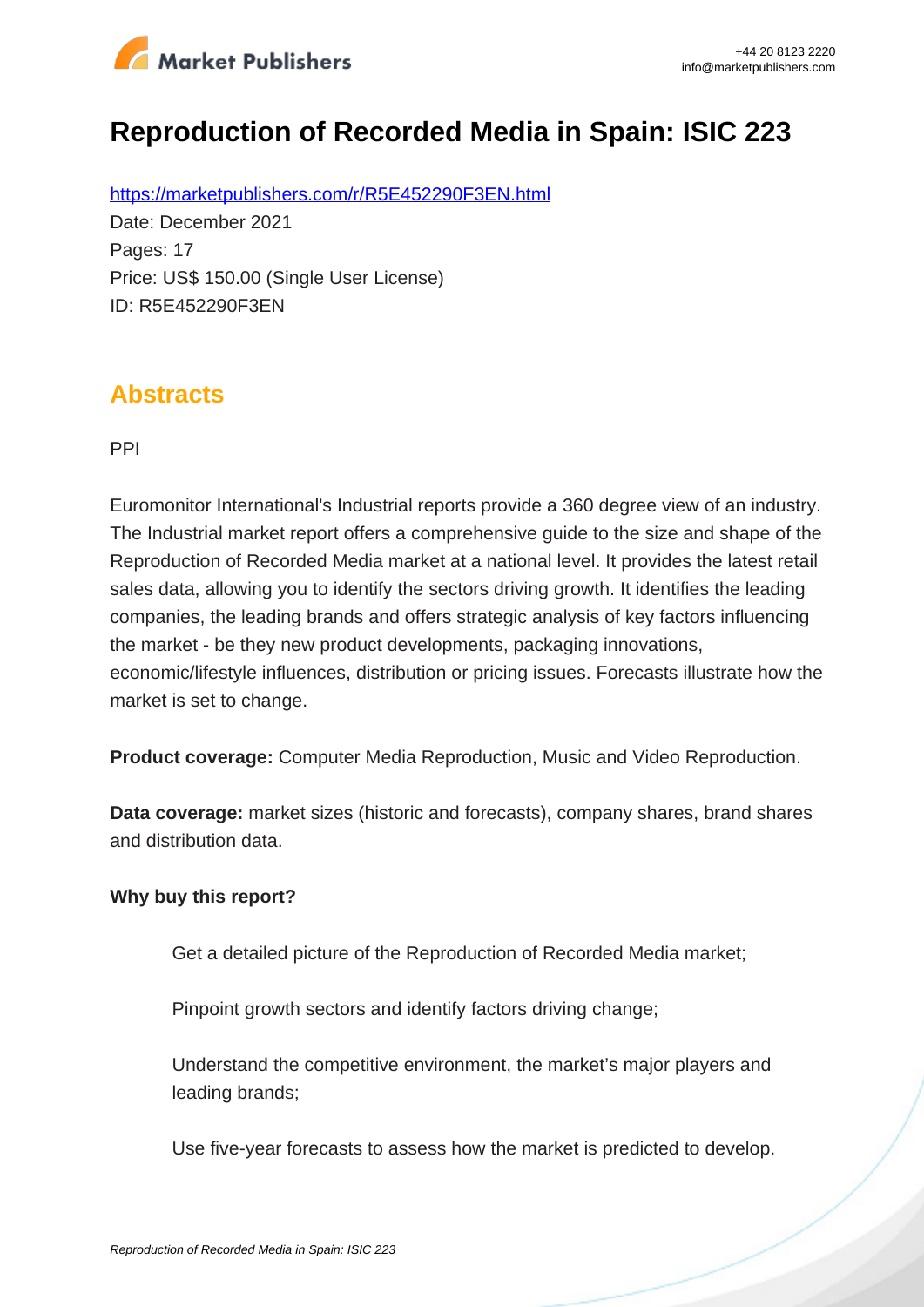

Euromonitor International has over 40 years' experience of publishing market research reports, business reference books and online information systems. With offices in London, Chicago, Singapore, Shanghai, Vilnius, Dubai, Cape Town, Santiago, Sydney, Tokyo and Bangalore and a network of over 800 analysts worldwide, Euromonitor International has a unique capability to develop reliable information resources to help drive informed strategic planning.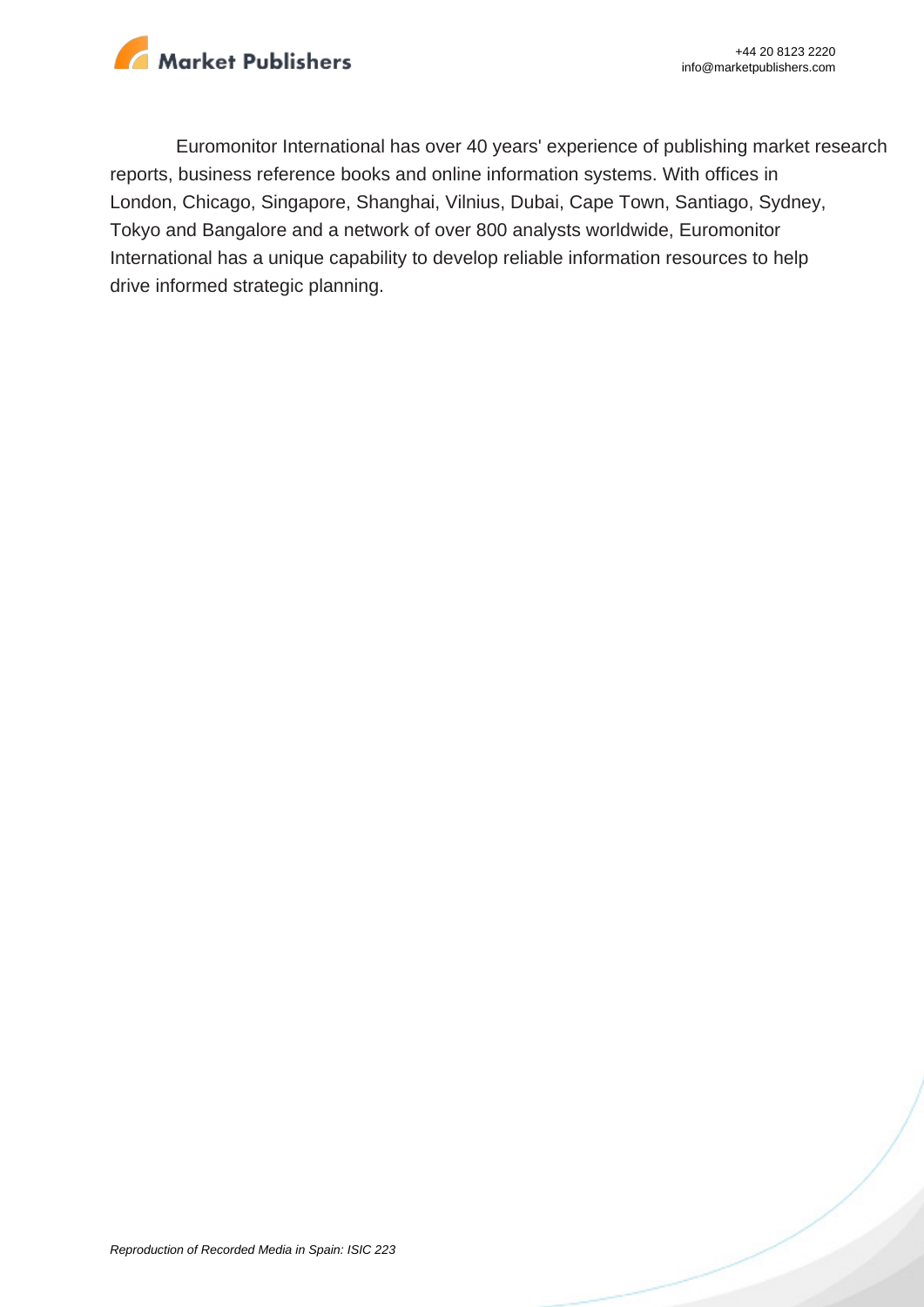

## **Contents**

REPRODUCTION OF RECORDED MEDIA IN SPAIN: ISIC 223 **HEADLINES** INDUSTRY OVERVIEW PRODUCTION SCORECARD Summary 1 Scorecard of Production Pillar 2020 CHART 1 Production Value Regional Comparison 2020 CHART 2 Production Value per Capita Regional Comparison 2020 CHART 3 Production Value Growth Regional Comparison 2015-2025 CHART 4 Future and Absolute Growth of Production Value Regional Comparison 2020-2025 CHART 5 Production Value 2015-2025 CHART 6 Production Value by Category 2015-2020 CHART 7 Production Value by Category 2020-2025 CHART 8 Production Value per Employee 2015-2020 CHART 9 Exports 2015-2020 CHART 10 Exports Regional Comparison 2020 COST STRUCTURE CHART 11 Cost Structure 2015-2020 CHART 12 Profit and Profit Margin 2015-2020 CHART 13 Average Salary 2015-2020 CHART 14 Labour Costs and Employee Productivity Comparison 2015-2020 FIRMOGRAPHICS CHART 15 Number of Companies by Size 2015/2020 CHART 16 Competitive Landscape Structure by Company Size 2015/2020 MARKET OVERVIEW CONSUMPTION SCORECARD Summary 2 Scorecard of Consumption 2020 CHART 17 Market Size Regional Comparison 2020 CHART 18 Market Size per Capita Regional Comparison 2020 CHART 19 Market Size Growth Regional Comparison 2015-2020 CHART 20 Market Size Absolute and Average Historic Growth Regional Comparison 2015-2020 CHART 21 Market Structure by Buyer 2015-2020 CHART 22 Market Structure 2015-2020 CHART 23 Market Structure by Category 2015-2020 ATTRACTIVENESS INDEX CHART 24 Attractiveness Index in Selected Industries 2020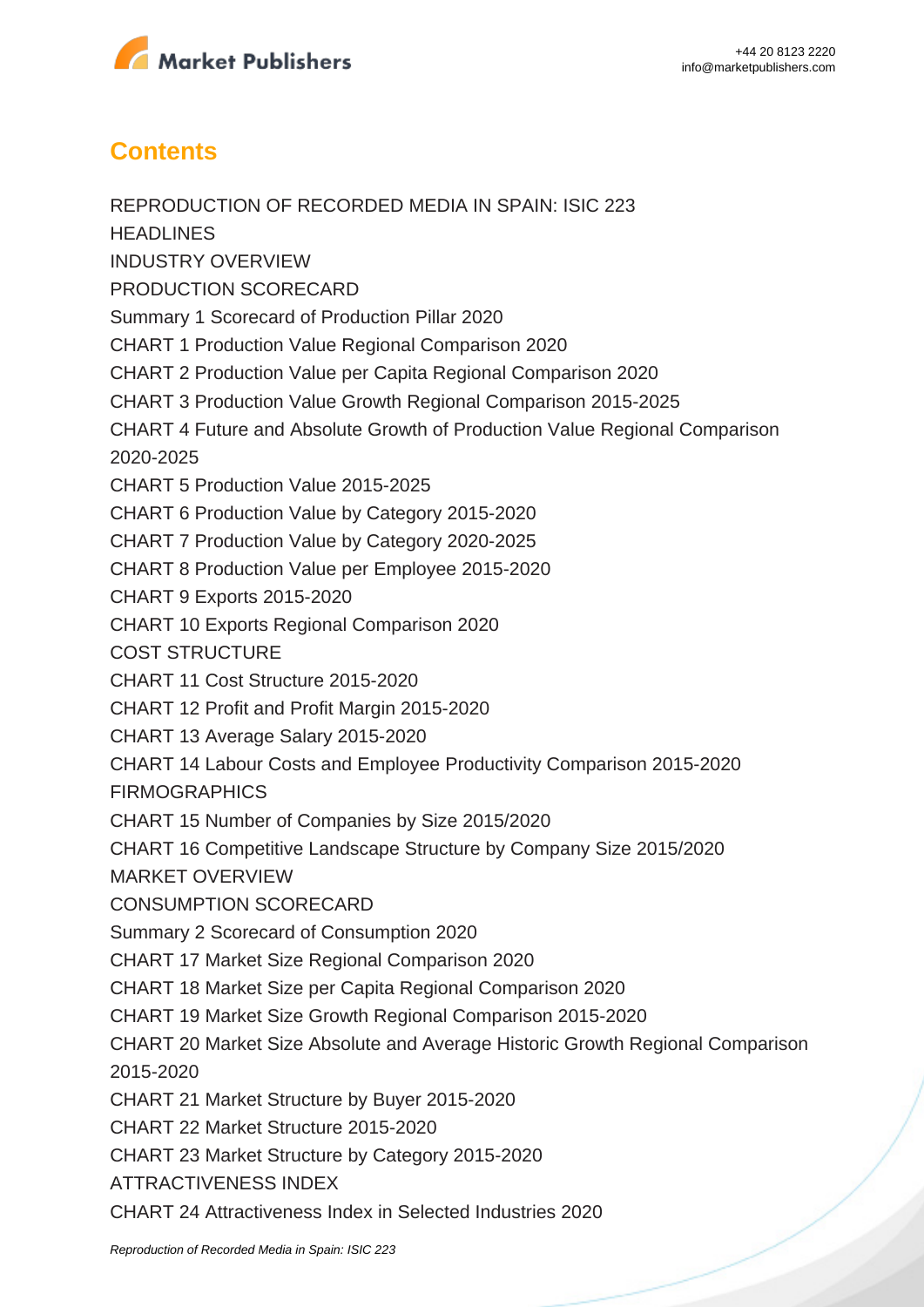

ECONOMIC CONTEXT AND LABOUR MARKET Summary 3 Economic Context and Labour Market 2020